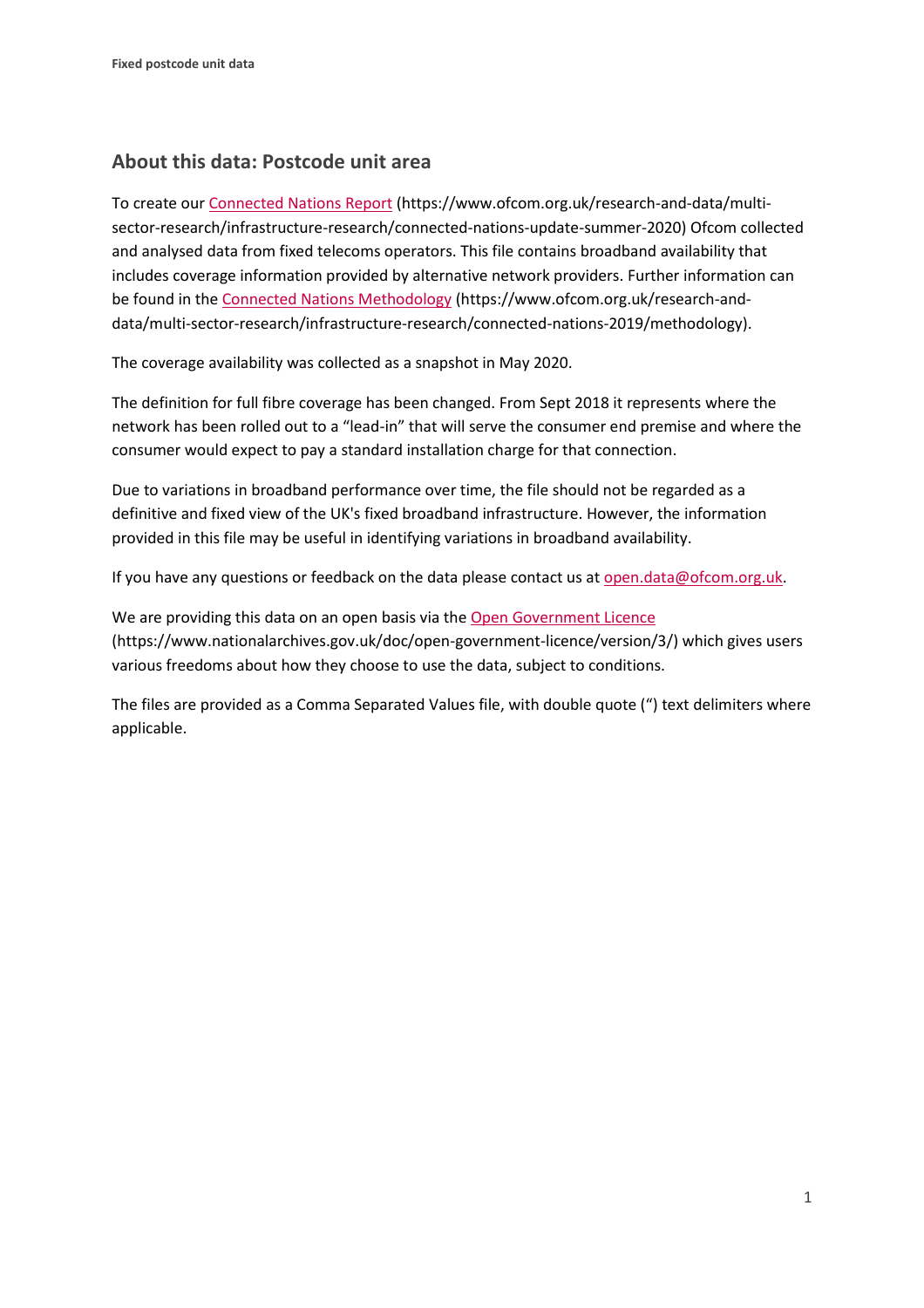## **Coverage availability**

File name: 202005\_fixed\_pc\_coverage\_r01\_xx.csv where xx defines Postcode area

Total files in folder 202005\_fixed\_pc\_coverage\_r01: 121 files, for each postcode area in the UK

Total records across all files: 1 header row, 1,676,260 data rows

File size on disk: 152 MB (160,202,752 bytes)

## **Coverage availability for residential premises**

File name: 202005\_fixed\_pc\_res\_coverage\_r01\_xx.csv where xx defines Postcode area

Total files in folder 202005\_fixed\_pc\_res\_coverage\_r01: 121 files, for each postcode area in the UK

Total records across all files: 1 header row, 1,549,486 data rows

File size on disk: 141 MB (148,246,528 bytes)

## **Column headers and what they represent:**

| <b>Current headers</b>                            | <b>Note</b>                                  |
|---------------------------------------------------|----------------------------------------------|
| postcode                                          | Postcode with spaces removed, such as SE19HA |
| postcode_spaces                                   | Postcode with single space, such as SE1 9HA  |
| postcode area                                     | Postcode area, such as SE                    |
| % of premises with<br>30<300Mbit/s download speed | From fixed broadband                         |
| % of premises with<br>>=300Mbit/s download speed  | From fixed broadband                         |
| % of premises with 0<2Mbit/s<br>download speed    | From fixed broadband                         |
| % of premises with 2<5Mbit/s<br>download speed    | From fixed broadband                         |
| % of premises with 5<10Mbit/s<br>download speed   | From fixed broadband                         |
| % of premises with<br>10<30Mbit/s download speed  | From fixed broadband                         |